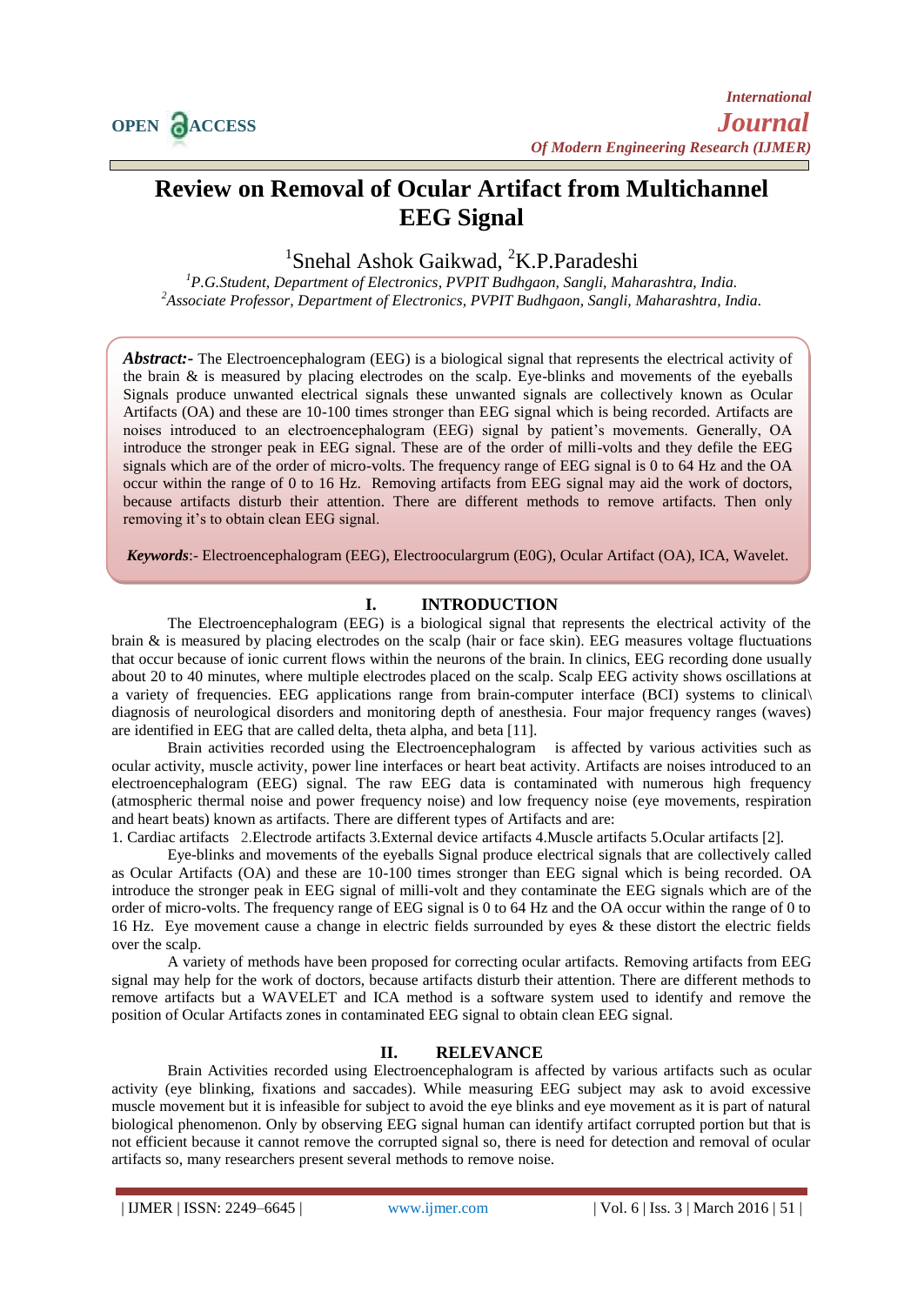Proposed method is intended to achieve good performance by combining two methods to denoise EEG signal. This algorithm is effective for detection and removal of ocular artifacts by preserving important details.

### **III. LITERATURE REVIEW**

There are several different methods to remove ocular artifacts from EEG signal but these methods do not give best solution to remove artifacts from EEG signal. Hence to obtain best result or best solution, the combination of ICA method and Wavelet method can be formed which remove the ocular artifact from EEG signal.

Independent component Analysis (ICA) is a technique in which observed random data are linearly transformed into components and these are considered to be independent from each other. The method suggested by Christopher J. James, et al [4] is temporally constrained ICA algorithm, which can extract signals that are statistically independent and are constrained by some reference signal so, single Independent Component can be extracted based upon prior expectations of desired signal. This method is fast on multichannel recordings. Another method of ICA implemented by Li Da, et al [5] is subspace ICA (SICA). To separate the EEG and EOG sources SICA is done using vector kurtosis. The Method discussed by Takahiro Ikuno, et al.[6] does not require any offline training. In this method first, the occurrence of a blink is detected by observing the EEG signal then the interval that contains the blink is set and ICA is applied then the Blink components obtained by ICA is determined by the kurtosis. After that, blink artifact components are removed and the EEG has been rebuilt using the other independent components obtained by ICA. DELORME, *et al*. [7] developed a graphical method for rejection of independent components and noisy single data trials based on their statistical properties. They used three high-order statistical measures for each component obtained by ICA is: The entropy of the activity of component, the kurtosis of the component's activity, and the kurtosis of the spatial projection of the component. By setting an adequate rejection threshold, the artifactual components semiautomatically were detected and rejected. An automatic eye blink suppression based on ICA was proposed by DELSANTO, *et al* [7] used mean square difference between the FFT of the eye blink waveform model and each segment of the Fp1 raw data channel. They found there is different distance distribution for eye blink and non eye-blink after that defining an appropriate threshold distance, the eye blink on the raw data is detected. Then the eye blink component obtained by ICA is identified based on the spatial topographic criteria.

Wavelet Transform can be used to study the time-frequency maps of EOG contaminated EEG. Tatjana Zikov et.al [9] proposed method on basis of wavelet denoising technique for removal of ocular artifacts in EEG. V.Krishnaveni et.al [9] proposed various non-adaptive thresholding methods using different threshold limit and thresholding function for ocular artifact correction. V.Krishnaveni, S.Jayaraman, S.Aravind, V.Hariharasudhan, K.Ramadoss[9] presents a method to automatically identify slow varying OA regions and applying wavelet based adaptive thresholding algorithm based on Stein's Unbiased Risk estimate(SURE)only to identified OA zones, which avoids the removal of background EEG information. Adaptive thresholding applied only to the OA zone does not affect the low frequency components in the non-OA zones and also preserves the shape (waveform) of the EEG signal in non-artifact zones which is of very much importance in clinical diagnosis. Here Discrete Wavelet Transform is applied to EEG with HAAR wavelet as basis function to detect OA zone. Also Stationary wavelet transform is applied for removing ocular artifacts. Chunyu Zhao, Tianshuang Qiu [10] has developed the Wavelet-Enhanced Canonical Correlation method in which canonical components are obtained through CCA decomposition of the raw EEG signals. The first found canonical components are related to O.A. for each set respectively and are transformed through DWT then Wavelet thresholding is carried out to recover the cerebral activities that are leaked into this artifact component.

## **IV. ICA + WAVELET METHODOLOGY**

The use of only ICA method is disadvantageous because ICA performance depends upon number of samples as if number of samples are small it is difficult the estimation of parameters. Also another difficulty is ICA operates in time domain and Wavelet analysis is time-frequency technique, hence to overcome limitation, the ICA and Wavelet methods are combined for noise reduction. Cantero et al. [11] assessed the performance of four independent component analysis (ICA) algorithms (AMUSE, SOBI, Infomax, and JADE) to apart myogenic activity from EEG during sleep. Castellanos and Makarov [11] introduced wavelet enhanced ICA, only eye-blink and ECG artifacts were analyzed. S. Jirayucharoensak P. Israsena [12] gives method of artifact removal using ICA and Lifting Wavelet Transform in that, ICA do source separation procedure by Infomax – ICA algorithm and LWT do Wavelet decomposition on all independent components derived from ICA to detect EOG and EMG artifacts. Finally inverse LWT and inverse ICA combine independent component into artifact free signal. Dan-hua Zhu et al. [1] used Sample Entropy (SampEn) method to efficiently identify the blink independent components (IC). The method proposed by Ruhi Mahajan and Bashir I. Morshed uses SampEn and they decompose the blink ICs with HAAR Wavelet and threshold only the wavelet coefficients corresponding to the artifactual activity to zero. Thus, the loss of neural activities occurred in the blink ICs are minimized. Hosna